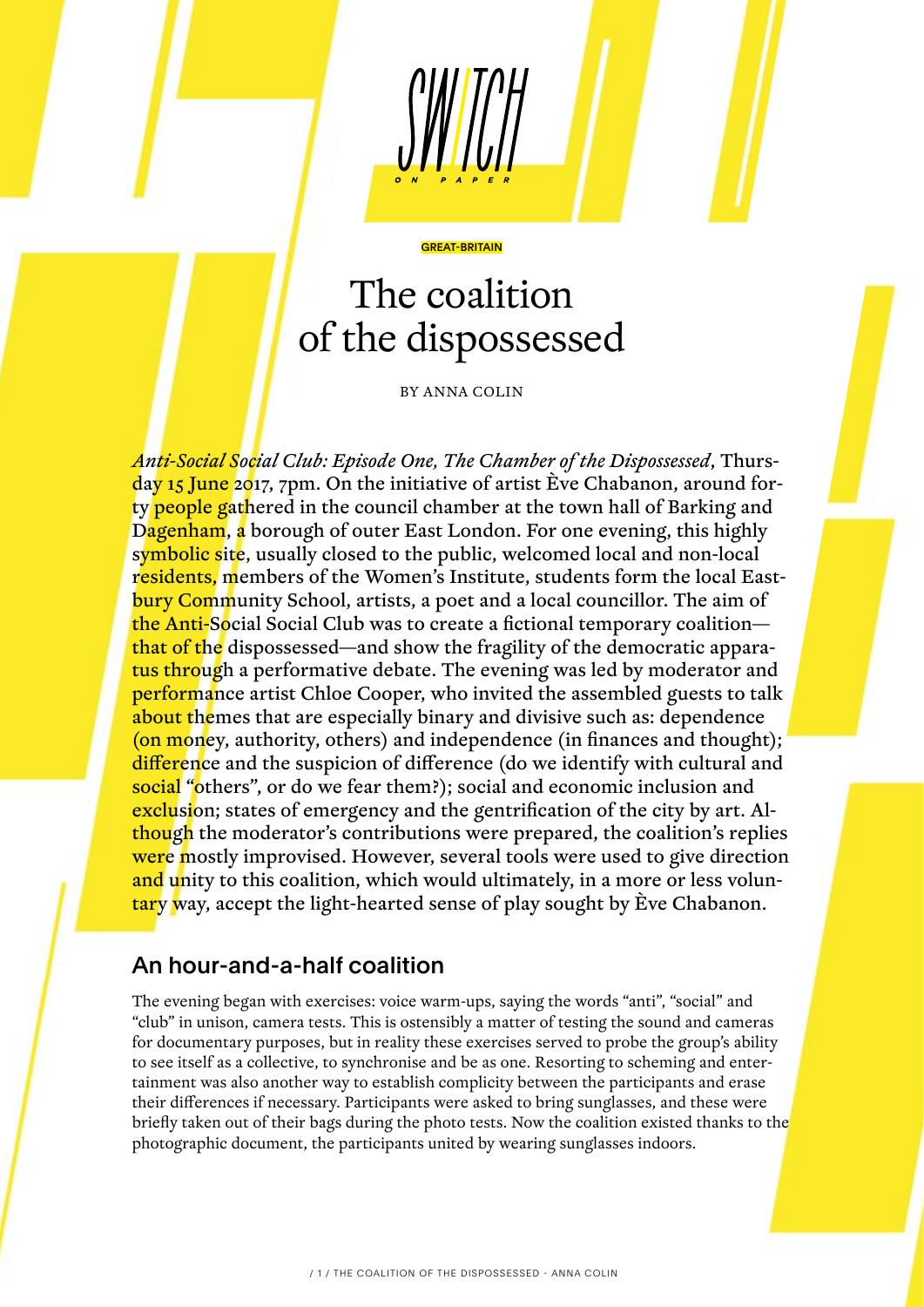Once they had taken their seats, everyone found in front of them a golden envelope containing, as they later discovered, a pencil and some texts; including an extract from Fred Moten's poem "*The Gramsci Monument*" (2014), or a montage of Donald Trump's inaugural address mixed with words spoken by Bane in the Batman saga *The Dark Knight Rises* (2012) which Trump has been accused of plagiarising. Throughout the evening, the moderator asked the participants to read these texts aloud, theatrically if possible. No questions were asked; the art of rhetoric was what took precedence. The participants were surprisingly and, it seemed, knowingly—malleable; they knew they were actors and therefore played the whole participation game uninhibitedly, spurred on by the moderator's enthusiastic encouragement. Then halfway through, she added an element to the scenario that put the coalition to the test: since the "dispossessed" had arrived in the council chambers, zombies had taken control of the city...

Facilitator: [...] Did somebody leave and then come back again? I can see you on the balcony. You. You left on the countdown, didn't you? And now you want to come back in.

#### Male: Can I?

Facilitator: Well, can he? What do we think, people of the Chamber of the Dispossessed? It's not only him. He's found some other people. So he left us, admittedly before the zombie apocalypse, but it is now the zombie apocalypse. And he's found some other people who aren't zombies who want to come in here with us. Who are these people? What are they like?

Male: Funnily enough, they're exactly the same number and exactly the same gender and they look exactly like you, each one of you.

Facilitator: Wow. Okay. So, it's up to you. Should we let them in?

Female: Yes.

Facilitator: Put your microphone on. What are you saying?

Female: I don't think we should let them in, because if there's something wrong with them...

Facilitator: Nice. You've got something. Say again.

Female: There might be something wrong with him…

Facilitator: If they look exactly like us.

Female: They might be suspicious, because they might be a different version of us.

[...]

Female: [They can't come in] if they're going to come and drink our water. They've got to bring some stuff. If they've got food, they can come.

Facilitator: Okay. So, we're going to check to see if they've got food?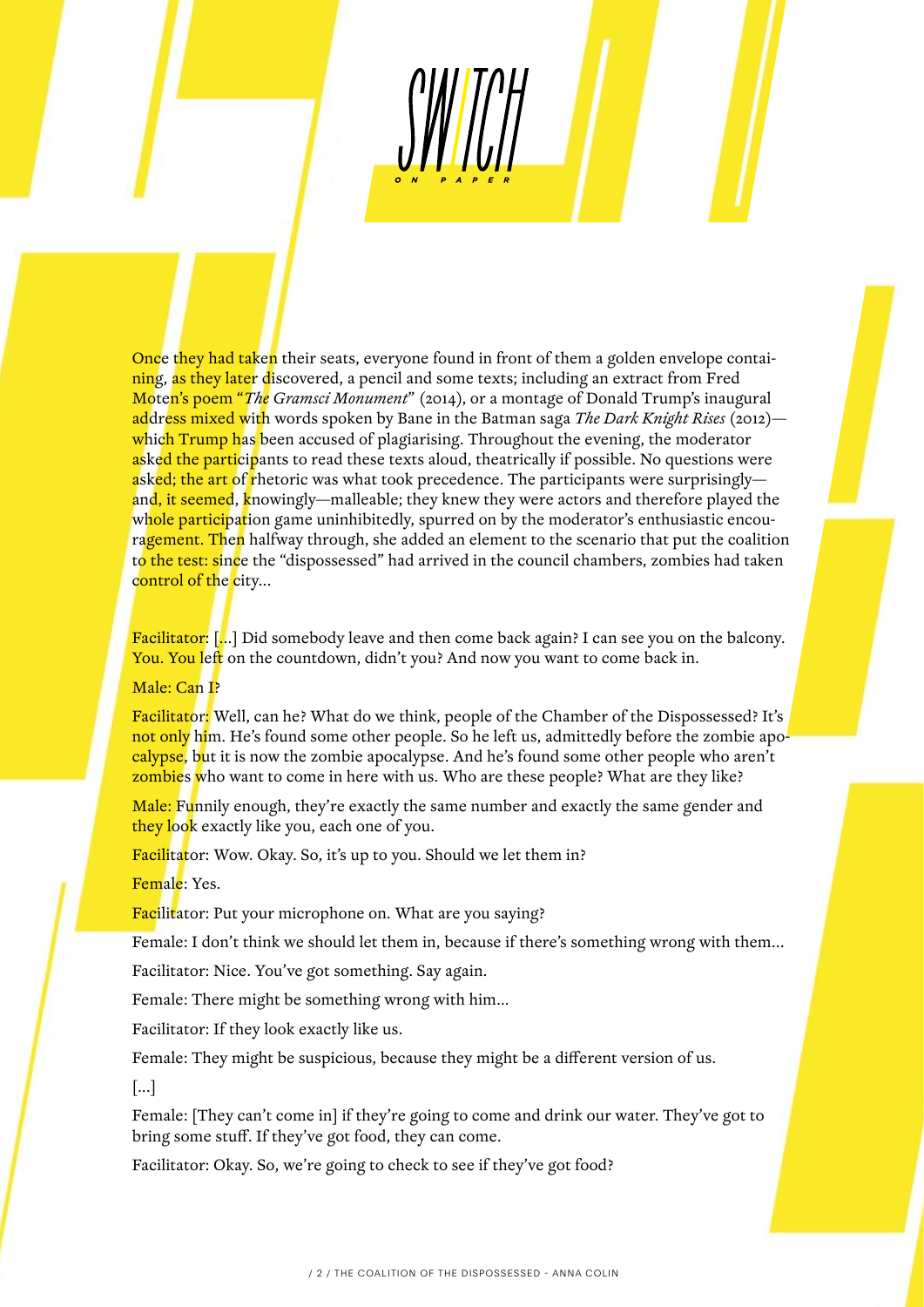Female: Yes. If they're going to rely on us, we don't want them.

Facilitator: Okay. Wow, okay. Any other ideas? So, we need to make sure...? Yes.

Female: Suppose it's crazy out there and they have nowhere else go. Are we just going to say, "No, we can't let them in"? You know?

Facilitator: Good question.

Female: Can you do that to them, if they look just like us?

Facilitator: Yes. Does that make it harder, that they look just like us?

# **Art and gentrification**

*Anti-Social Social Club: Episode One, The Chamber of the Dispossessed* grew out of Ève Chaba-<mark>non's resid</mark>ency at the White House<mark>'</mark> in Barking and Dagenham from January to June 2017. The residency had been set up three months earlier by Create London, an organisation that self-describes as existing "to explore the ways artists can contribute to the lives of people in cities<sup>"</sup><sup>2</sup>.

The former industrial borough of Barking and Dagenham was the site of a Ford factory that employed 40,000 people prior to closing and relocating in 2013. In 2015, a survey ranked Barking and Dagenham first on a list of the worst places to live in Great Britain: it was the area with the highest unemployment and burglary rates<sup>3</sup>. Added to this is the fact that the men who perpetrated the London Bridge attacks in June 2017 were from that area. In spite of all, over the past five years it has been attracting developers, because although it is a fair distance from the centre of London, it is well-connected by public transport, and in consequence of its poor reputation (or thanks to it), housing prices are still low there. This is why the noose is tightening around social housing, which is in the process of disappearing, not only in this district but throughout the country.

When Ève Chabanon arrived, the residency's first two artist had just left. Chad McCail had created a pantomime in collaboration with a group of local residents, and Patrick Goddard had made a video on how locals in Barking and Dagenham perceived the presence of artists in their neighbourhood. McCail's project was received positively by residents as a chance to develop artistic stills (costume making, set construction, scriptwriting, etc.) and meet new people in the context of a group activity. Goddard's, however, received some rather sharp criticism. It was accused of promoting the role of the missionary, gentrifying artist, which is precisely what he had sought to counter, but without implementing a rigorous artistic and critical strategy.

It was in this climate between curiosity and mistrust that Ève Chabanon started developing her ideas. During her conversations with users of the Front Room and with Christina Ford—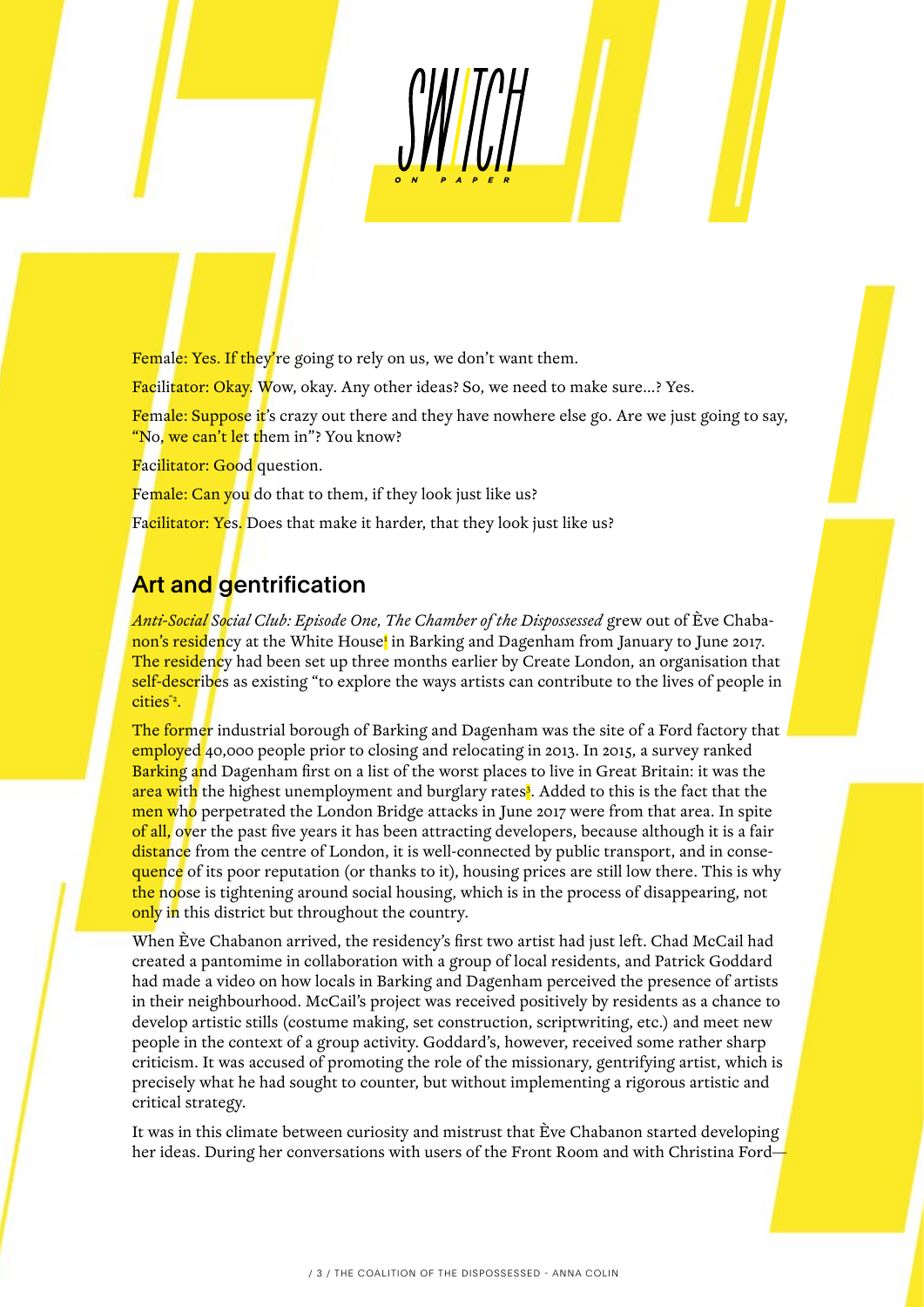the other artist-in-residence, a longstanding local who was doing a project with a group of disadvantaged single mothers—the subjects of the housing crisis and economic and social dispossession kept coming up. Even though local residents have welcomed the White House as a place that generates social connections, they also recognise it as a tool serving cultural policies that are supporting and facilitating the gentrification of their district. In the Front Room, Eve Chabanon organized a retrospective of films directed by Ken Loach, who explores social and economic violence in Great Britain. The first film to be screened along with a meal and an informal discussion was *I, Daniel Blake*, which won the Palme d'Or at the 2016 Cannes Festival. It tells the story of a man's descent into hell when he is unable to work and hi<mark>s support a</mark>llowance is withdrawn. Daniel Blake, and also Cathy—the protagonist of Ken Loach's legendary drama *Cathy Come Home* (1966)—run up against bureaucratic injustice in 1966 and 2016 respectively, when governmental choices were being made that generated poverty and the housing crisis. It is from the highly emotional discussions on that evening at the White House that the idea of the coalition of the dispossessed was given rise.

# **Publics** and democracy

A few weeks later in Barking and Dagenham, Ève Chabanon participated in a discussion broadcast on BBC radio with philosopher Michael Sandel, author of Liberalism and the Limits of Justice (1982). The subject of the discussion, "Would life be better if robots did all the work?4 ", was inspired by Barking and Dagenham's industrial past. The BBC asked those who wanted to take part in the discussion to visit its website and state their gender, postcode, religion and socioeconomic situation, with a view to assembling a diverse audience. The programme was recorded at a local school. It was preceded by a free glass of wine for participants, followed by magic tricks and then some jokes from a warm-up comedian who finally made way for Michael Sandel. He explained the structure of the discussion, then launched it with the following question: "Could a robot do your job as well as you? How many say yes and how many say no?" Various people took the floor, directed by the philosopher's questions, which were variously condescending or demagogic. Then at a certain point, Sandel made the following suggestion:

"There are two different ways of losing a job: to a robot or to a person willing to do that job for less—whether that's a person who lives overseas in a place with low wages or whether it's a recent immigrant. If you lost your job, which would make you angrier? Losing your job to a robot or losing your job to a person willing to do that job at a lower wage?"

The discussion brought out class tensions, which are so pervasive in England, and revived the polemics of Brexit, which was won by the segments of society least heeded by MPs (in Barking and Dagenham, 62.4% voted in favour of Brexit). Sandel's questions cynically manipulated the idea of a democratic public that wants everyone to have the right to be included and heard, regardless of their cultural, social or economic affiliations. Or according to the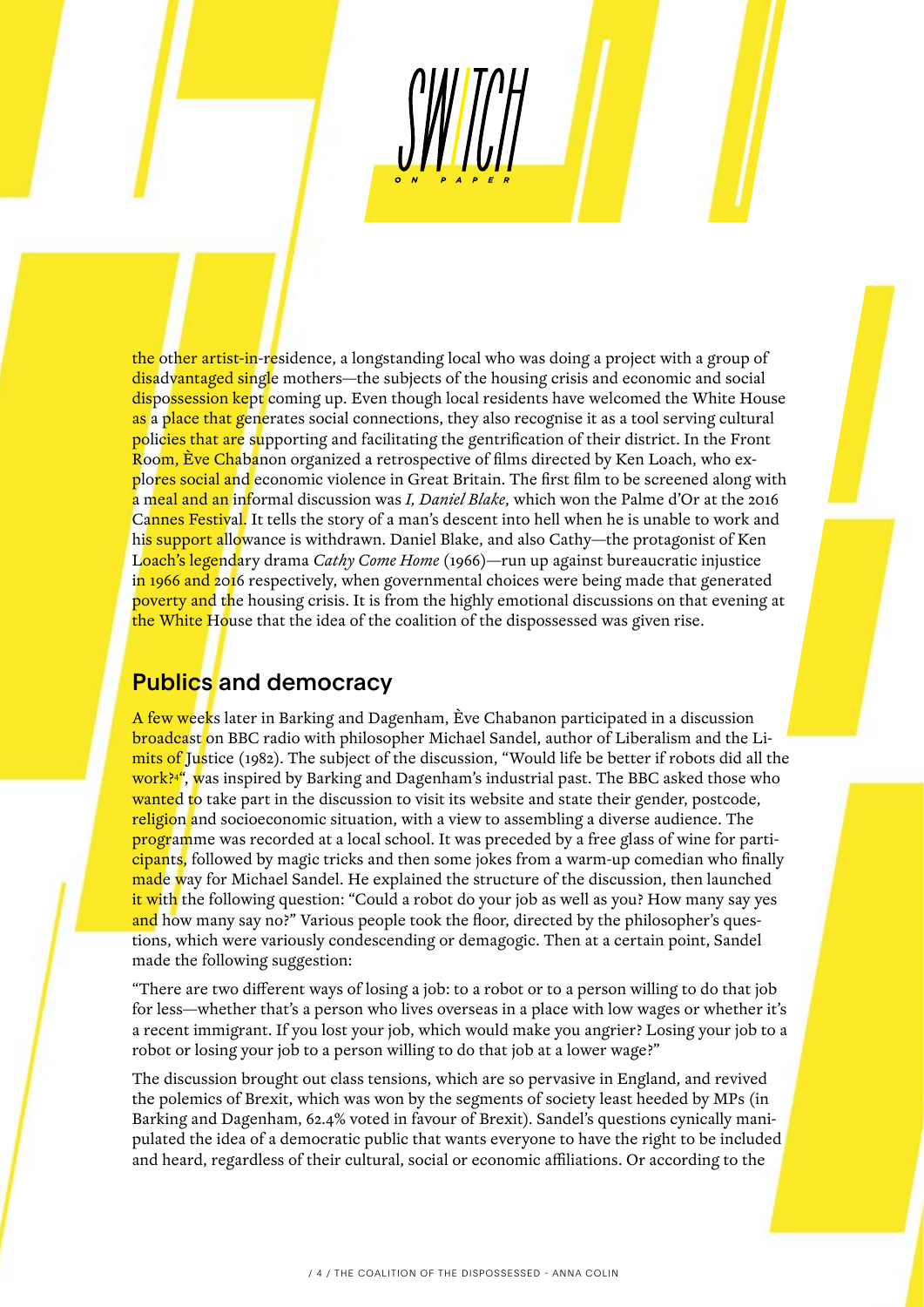definition offered by political theorist and feminist Iris Marion Young, "a democratic public should provide mechanisms for the effective recognition and representation of the distinct voices and perspectives of those of its constituent groups that are oppressed or disadvan-<mark>ta</mark>ged<sup>3</sup>". Although so-called oppressed or dispossessed people were in fact represented in the discussion—often singled out as those who admit preferring to lose their job to a robot rather than to lower-paid workers—they were openly pointed out by the BBC, which is known for not representing the working class in Great Britain, aside from depicting it in a contemptuous light. Directly inspired by this unsettling experience, *Anti-Social Social Club: Episode One, The Chamber of the Dispossessed* emulated the pitfalls of a democratic discussion and demonstrated how easily the expression of difference can be censured, regardless of the form it assumes or where it is directed.

# Difference without exclusion

In her essay *City Life and Difference* (1990), Iris Marion Young makes reference to Michael **Sandel and the way he contrasts liberalism with communitarianism, which he conceives as** an alternative to the former. In her view, the communitarian ideal, by aiming to unite people around shared experiences and values, "denies and represses social difference". Young instead advocates:

"an ideal of city life as a vision of social relations affirming group difference. As a normative ideal, city life instantiates social relations of difference without exclusion. [...] If city politics is to be democratic and not dominated by the point of view of one group, it must be a politics that takes account of and provides voice for the different groups that dwell together in the city without forming a community?".

The specificity of the discussion organized by the BBC was that it assembled an audience intended to be diverse, while rejecting difference. What was most memorable was how the opinions of the dispossessed were presented to middle-class listeners (who make up the vast majority of the BBC's audience) in such a way as to make them seem like nonsensical justifiers of events as pathetic as Brexit. This resulted in a discussion that was provocative, populist and classist, in which every voice ended up being crushed and amalgamated into Michael Sandel's rhetoric. Conversely, *Anti-Social Social Club* endeavoured to construct what theorist and feminist Nancy Fraser calls "subaltern counterpublics". The objective, Fraser explains, is to represent marginalized interests in the public sphere and "help expand discursive space". By negotiating the use of the council chamber in Barking and Dagenham's town hall for an event, and by venturing into the ambiguous territory between belonging and exclusion, Ève Chabanon symbolically propelled a small portion of the population, including its most invisibilised members, into the political sphere.